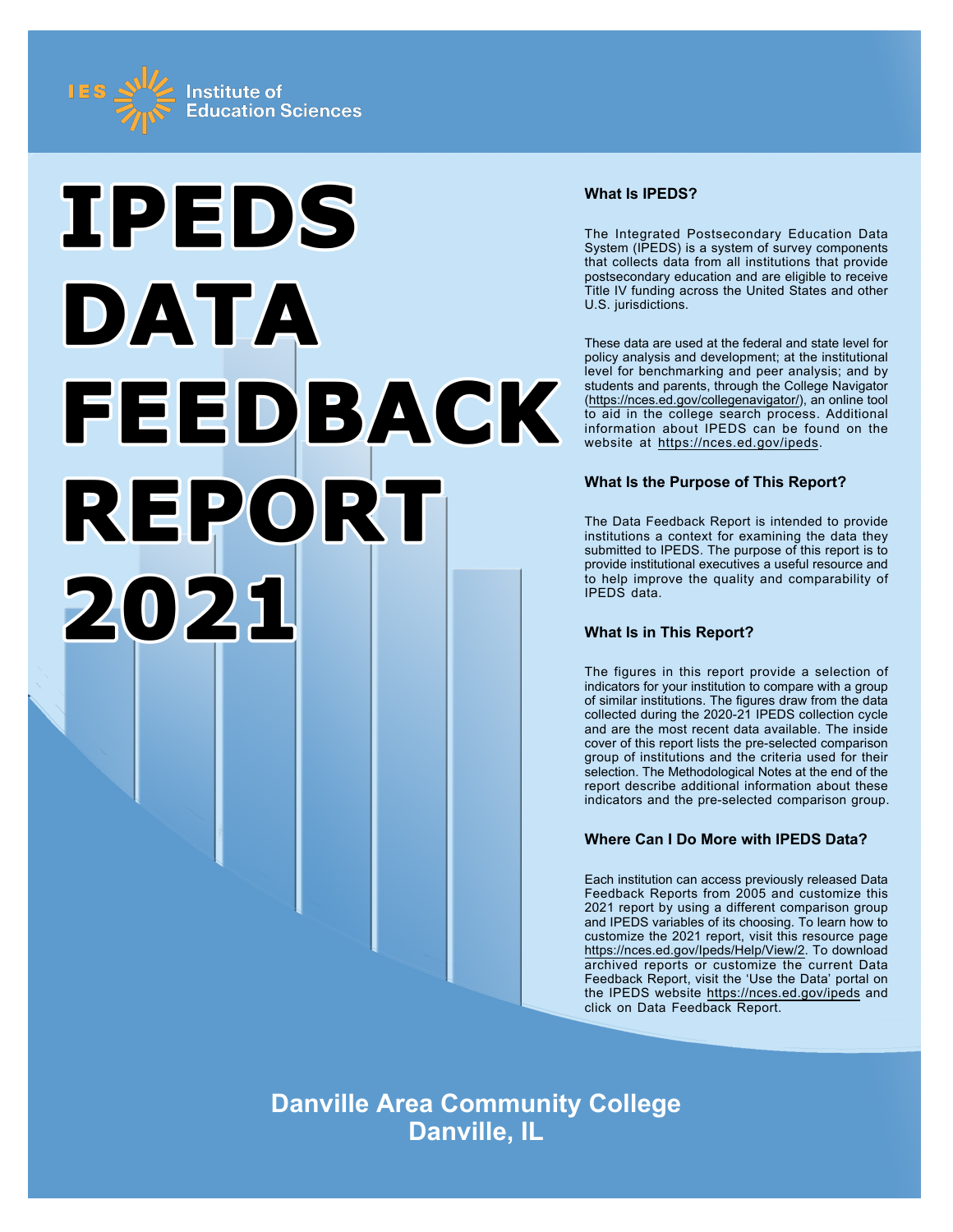# **COMPARISON GROUP**

Comparison group data are included to provide a context for interpreting your institution's indicators. If your institution did not define a custom comparison group for this report by July 15, 2021 NCES selected a comparison group for you. (In this case, the characteristics used to define the comparison group appears below.) The customized Data Feedback Report function available at<https://nces.ed.gov/ipeds/use-the-data/> can be used to reproduce the figures in this report using different peer groups.

The custom comparison group chosen by Danville Area Community College includes the following 10 institutions:

Carl Sandburg College (Galesburg, IL)

- Highland Community College (Freeport, IL)
- John Wood Community College (Quincy, IL)
- Kaskaskia College (Centralia, IL) Kishwaukee College (Malta, IL)
- Rend Lake College (Ina, IL)
- Sauk Valley Community College (Dixon, IL)
- Shawnee Community College (Ullin, IL)
- Southeastern Illinois College (Harrisburg, IL)
- Spoon River College (Canton, IL)

### **The figures in this report have been organized and ordered into the following topic areas:**

| <b>Topic Area</b>                                    | <b>Figures</b>                        | Pages         |
|------------------------------------------------------|---------------------------------------|---------------|
| 1) Admissions (only for non-open-admissions schools) | [No charts applicable]                |               |
| 2) Student Enrollment                                | 1. $2.3$ and $4$                      | 3 and 4       |
| 3) Awards                                            | 5                                     | 4             |
| 4) Charges and Net Price                             | 6 and 7                               | 4             |
| 5) Student Financial Aid                             | 8 and 9                               | 5             |
| 6) Military Benefits*                                | [No charts applicable]                |               |
| 7) Retention and Graduation Rates                    | 10, 11, 12, 13, 14, 15, 16, 17 and 18 | 5, 6, 7 and 8 |
| 8) Finance                                           | 19 and 20                             | 9             |
| 9) Staff                                             | 21 and 22                             | 9 and 10      |
| 10) Libraries*                                       | 23 and 24                             | 10            |

\*These figures only appear in customized Data Feedback Reports (DFRs), which are available through Use the Data portal on the IPEDS website.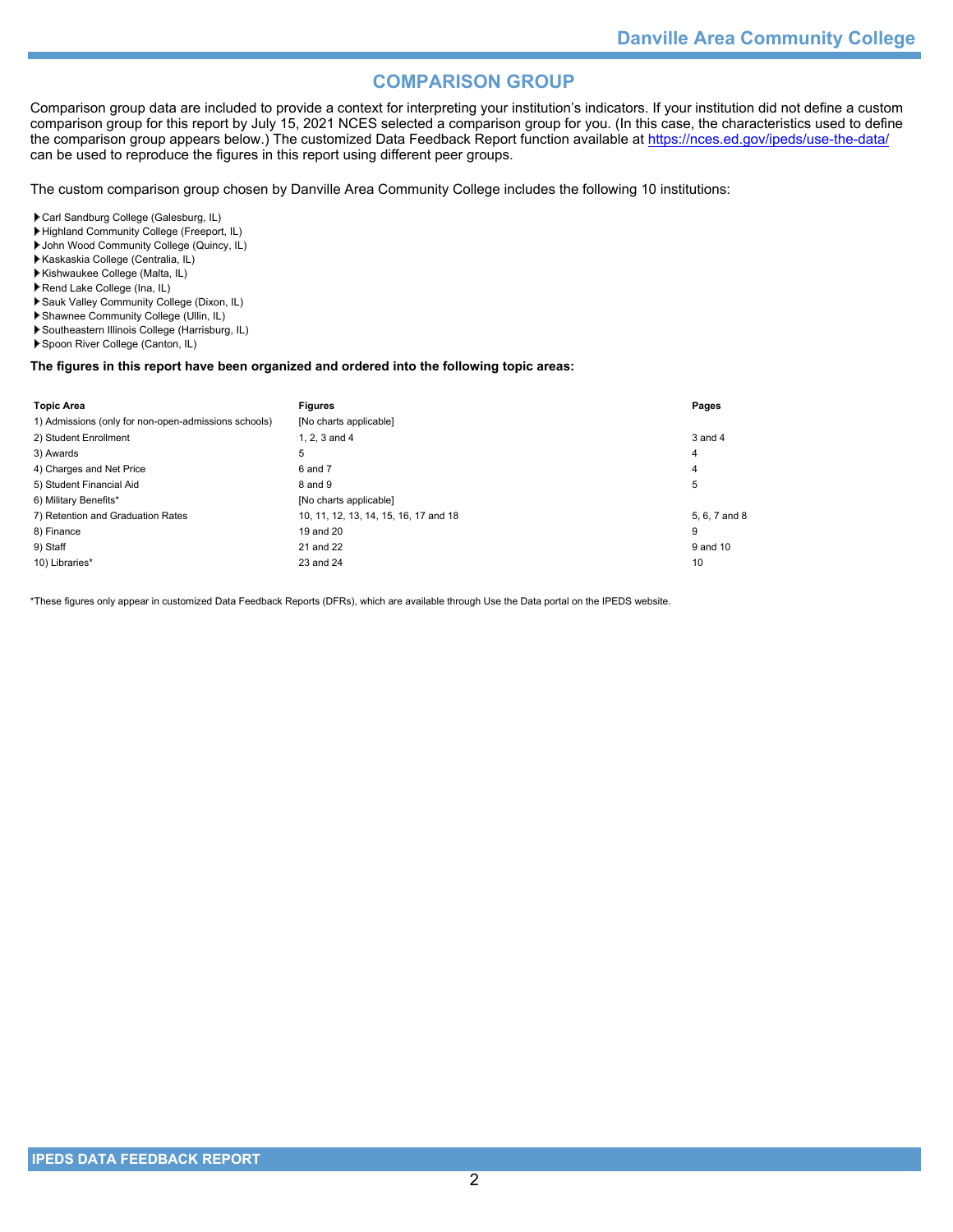



NOTE: For more information about disaggregation of data by race and ethnicity, see the Methodological Notes. Median values for the comparison group will not add to 100%. See 'Use of Median Values for Comparison Group' for how median values are determined. N is the number of institutions in the comparison group. SOURCE: U.S. Department of Education, National Center for Education Statistics, Integrated Postsecondary Education Data System (IPEDS): Spring 2021, Fall Enrollment component.

### **Figure 2. 12-month FTE enrollment, total unduplicated headcount, full- and part-time undergraduate headcount (2019-20) and total fall enrollment, full-time and part-time undergraduate fall enrollment (Fall 2020)**

# **Figure 3. Percent of students enrolled in distance education courses, by amount of distance education: Fall 2020**



NOTE: For details on calculating full-time equivalent (FTE) enrollment, see Calculating FTE in the Methodological Notes. Total headcount, FTE, and full- and part-time fall enrollment include both undergraduate and postbaccalaureate students, when applicable. N is the number of institutions in the comparison group.

SOURCE: U.S. Department of Education, National Center for Education Statistics, Integrated Postsecondary Education Data System (IPEDS): Fall 2020, 12-month Enrollment component and Spring 2021, Fall Enrollment component.



NOTE: N is the number of institutions in the comparison group.

SOURCE: U.S. Department of Education, National Center for Education Statistics, Integrated Postsecondary Education Data System (IPEDS): Spring 2021, Fall Enrollment component.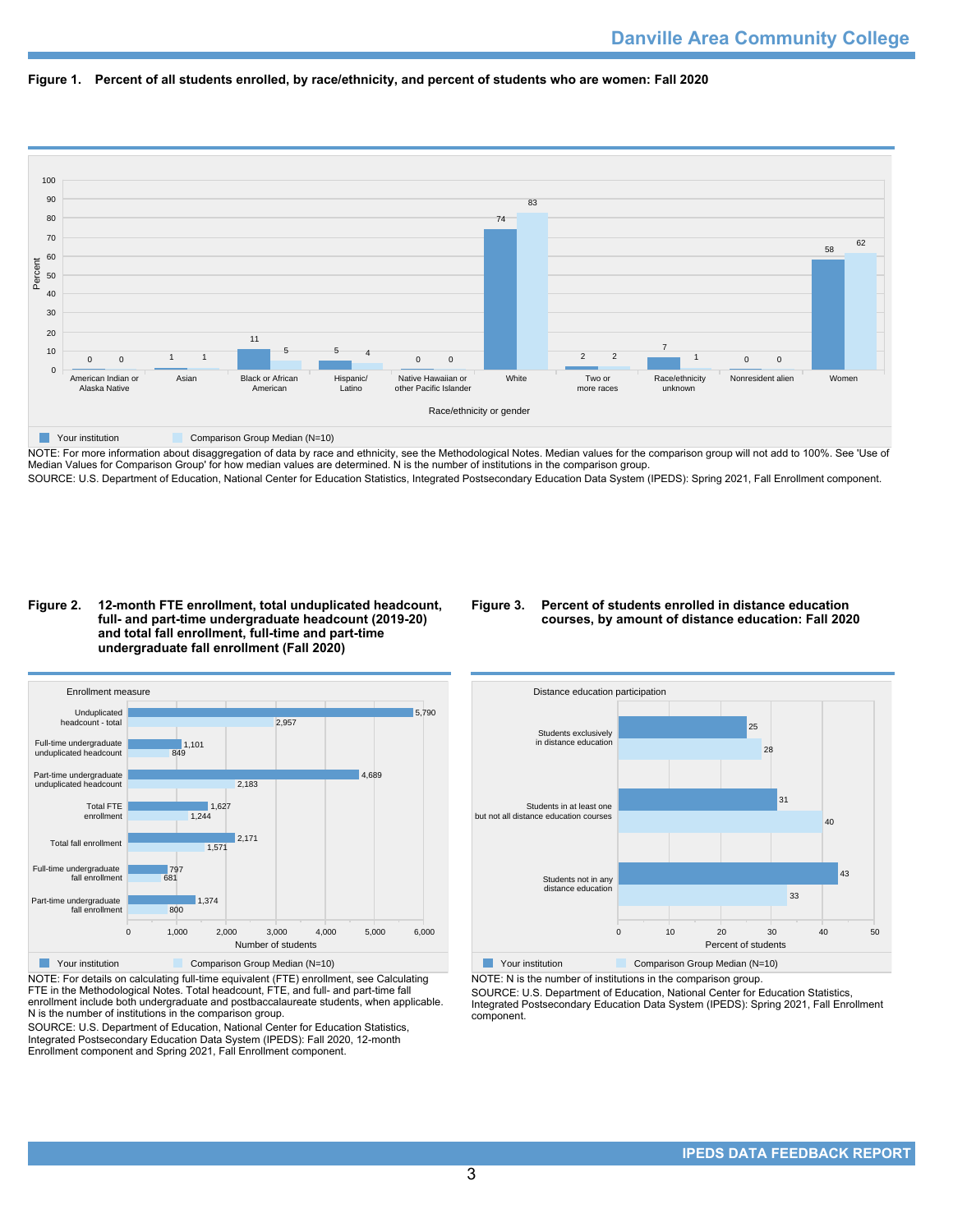**Figure 4. Percent of students enrolled in distance education courses, by amount of distance education and student level: 2019-20**



NOTE: N is the number of institutions in the comparison group. SOURCE: U.S. Department of Education, National Center for Education Statistics, Integrated Postsecondary Education Data System (IPEDS): Fall 2020, 12-month Enrollment component.

### **Figure 5. Number of subbaccalaureate degrees and certificates awarded, by level: 2019-20**



NOTE: N is the number of institutions in the comparison group. SOURCE: U.S. Department of Education, National Center for Education Statistics, Integrated Postsecondary Education Data System (IPEDS): Fall 2020, Completions component.

#### **Figure 6. Tuition and required fees for full-time, first-time degree/certificate-seeking undergraduates: Academic years 2017-18 to 2020-21**



NOTE: The tuition and required fees shown here are the lowest reported from the categories of in-district, in-state, and out-of-state. N is the number of institutions in the comparison group.

SOURCE: U.S. Department of Education, National Center for Education Statistics, Integrated Postsecondary Education Data System (IPEDS): Fall 2020, Institutional Characteristics component.

#### **Figure 7. Average net price of attendance for full-time, first-time degree/certificate-seeking undergraduate students, who were awarded grant or scholarship aid: 2017-18 to 2019- 20**



NOTE: Average net price is for full-time, first-time degree/certificate-seeking undergraduate students and is generated by subtracting the average amount of federal, state/local government, and institutional grant and scholarship awarded aid from the total cost of attendance. Total cost of attendance is the sum of published tuition and required fees (lower of in-district or in-state for public institutions), books and supplies, and the weighted average of room and board and other expenses. For details, see the Methodological Notes. N is the number of institutions in the comparison group. SOURCE: U.S. Department of Education, National Center for Education Statistics, Integrated Postsecondary Education Data System (IPEDS): Fall 2020, Institutional Characteristics component and Winter 2020-21, Student Financial Aid component.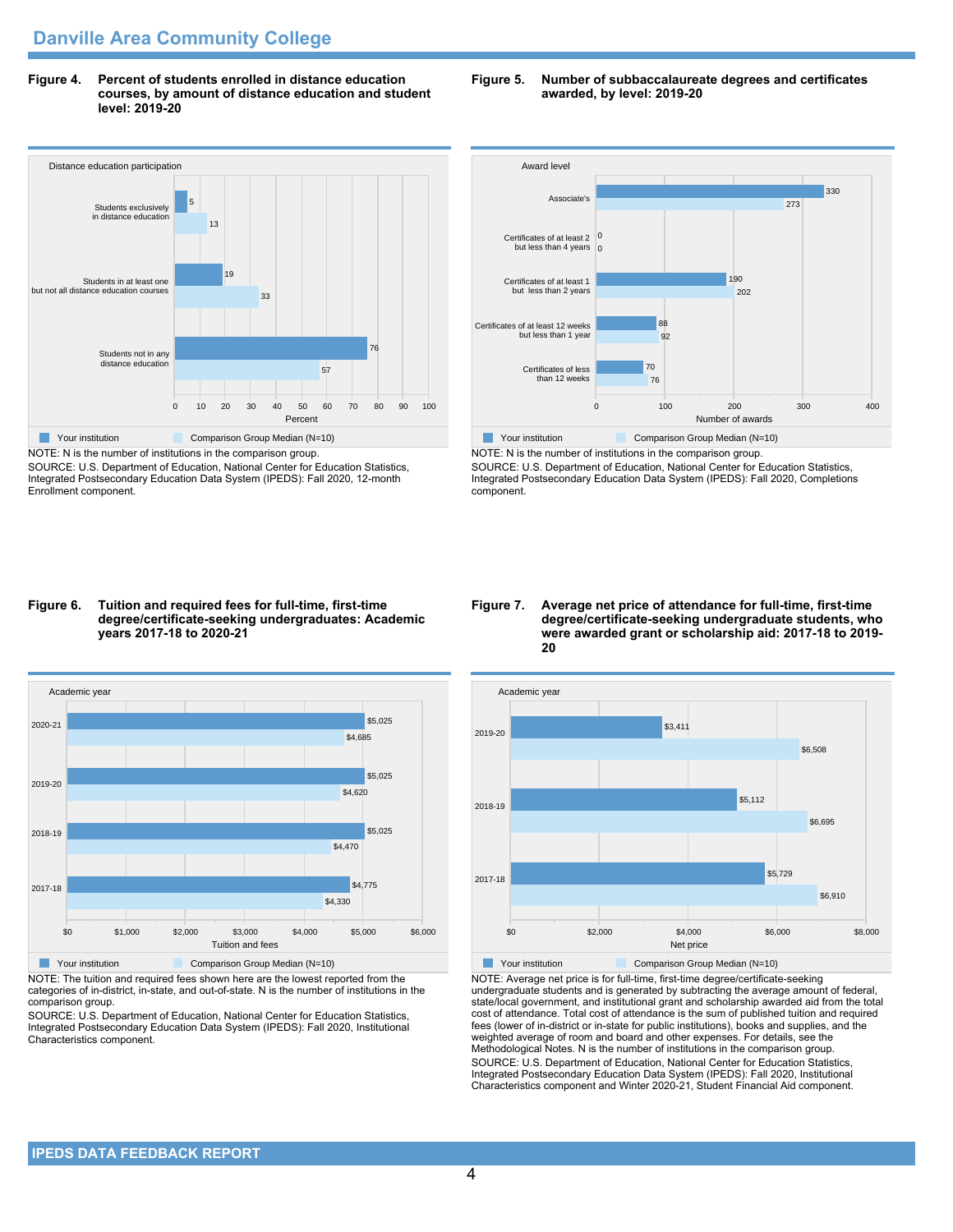# **Danville Area Community College**

**Figure 8. Percent of full-time, first-time degree/certificate-seeking undergraduate students who were awarded grant or scholarship aid, or loans, by type of aid: 2019-20**



NOTE: Any grant aid above includes grant or scholarship aid awarded from the federal government, state/local government, or the institution. Federal grants include Federal Pell grants and other federal grants. Any loans include federal loans and other loans awarded to students. For details on how students are counted for financial aid reporting, see Cohort Determination in the Methodological Notes. N is the number of institutions in the comparison group.

SOURCE: U.S. Department of Education, National Center for Education Statistics, Integrated Postsecondary Education Data System (IPEDS): Winter 2020-21, Student Financial Aid component.





NOTE: Retention rates are measured from the fall of first enrollment to the following fall. Academic reporting institutions report retention data for the Fall 2019 cohort of students who are still enrolled as of the institution's official fall reporting date or as of October 15, 2020. Program reporters determine the cohort with enrollment any time between August 1 - October 31, 2019 and retention based on August 1, 2020.

SOURCE: U.S. Department of Education, National Center for Education Statistics, Integrated Postsecondary Education Data System (IPEDS): Spring 2021, Fall Enrollment component.

**Figure 9. Average amounts of awarded grant or scholarship aid, or loans awarded to full-time, first-time degree/certificateseeking undergraduate students, by type of aid: 2019-20**



NOTE: Any grant aid above includes grant or scholarship aid awarded from the federal government, state/local government, or the institution. Federal grants include Federal Pell grants and other federal grants. Any loans include federal loans and other loans awarded to students. Average amounts of aid were calculated by dividing the total aid awarded by the unduplicated count of recipients at each institution. N is the number of institutions in the comparison group.

SOURCE: U.S. Department of Education, National Center for Education Statistics, Integrated Postsecondary Education Data System (IPEDS): Winter 2020-21, Student Financial Aid component.

### **Figure 11. Graduation and transfer-out rates of full-time, first-time degree/certificate-seeking undergraduates within 150% of normal time to program completion: 2017 cohort**



NOTE: Graduation rate cohort includes all full-time, first-time degree/certificate-seeking undergraduate students. Graduation and transfer-out rates are the Student Right-to-Know rates. Only institutions with mission to prepare students to transfer are required to report transfer out. For more details, see the Methodological Notes. N is the number of institutions in the comparison group.

SOURCE: U.S. Department of Education, National Center for Education Statistics, Integrated Postsecondary Education Data System (IPEDS): Winter 2020-21, Graduation Rates component.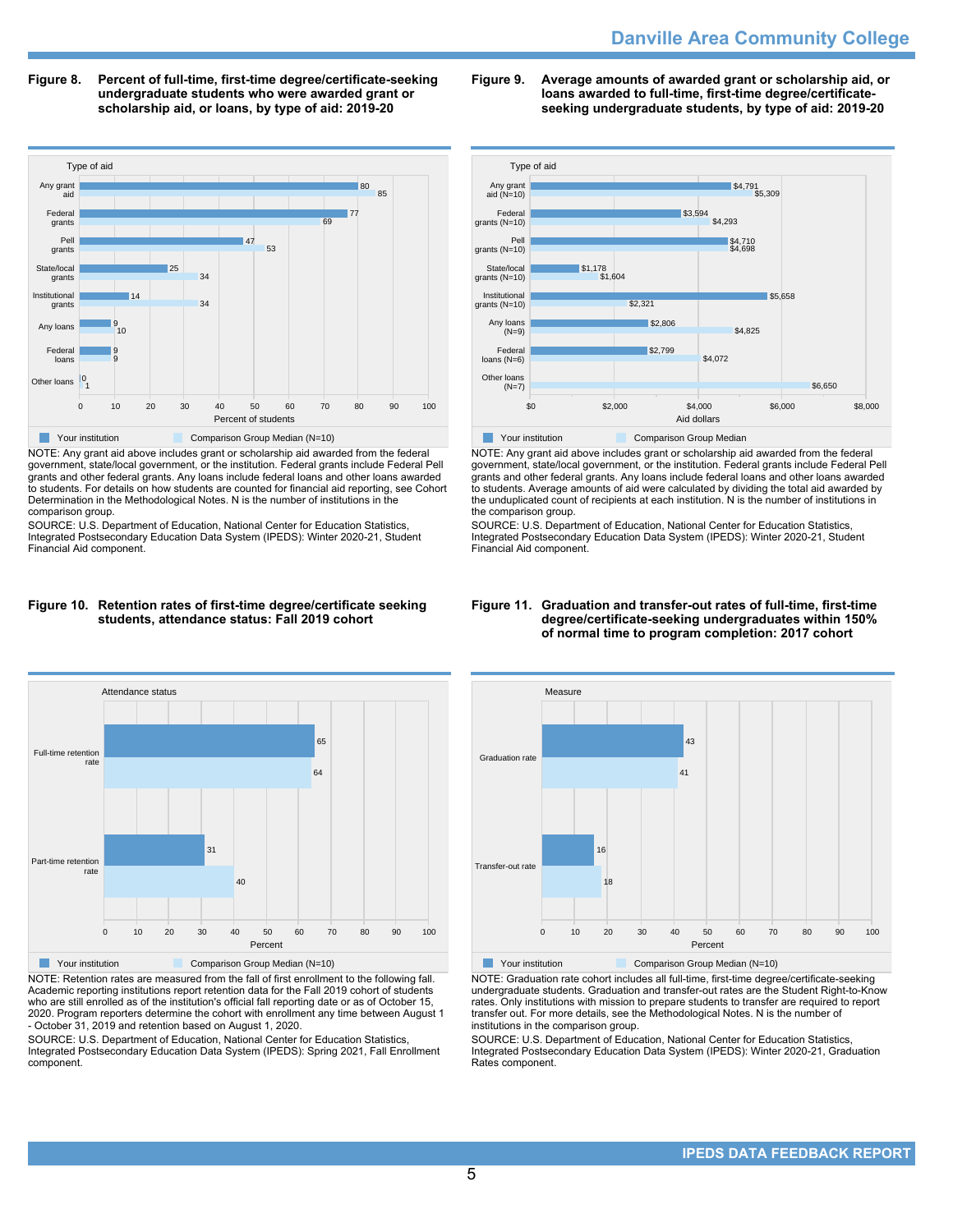**Figure 12. Graduation rates of full-time, first-time degree/certificate-seeking undergraduates within 150% of normal time to program completion, by race/ethnicity: 2017 cohort**



NOTE: For more information about disaggregation of data by race and ethnicity, see the Methodological Notes. The graduation rates are the Student Right-to-Know (SRK) rates. Median values for the comparison group will not add to 100%. N is the number of institutions in the comparison group. Medians are not reported for comparison groups with less than three values.

SOURCE: U.S. Department of Education, National Center for Education Statistics, Integrated Postsecondary Education Data System (IPEDS): Winter 2020-21, Graduation Rates component.

#### **Figure 13. Graduation rates of full-time, first-time degree/certificateseeking undergraduates within 150% of normal time to program completion, by type of aid: 2017 cohort**

### **Figure 14. Graduation rates of full-time, first-time degree/certificateseeking undergraduates within normal time, and 150% and 200% of normal time to program completion: 2016 cohort**



NOTE: Graduation rate cohort includes all full-time, first-time degree/certificate-seeking undergraduate students. Data were collected on those students, who at entry of the cohort, were awarded a Pell Grant and students who were awarded a Subsidized Stafford loan, but did not receive a Pell Grant. Graduation rates are the Student Right-to-Know rates. For more details, see the Methodological Notes. N is the number of institutions in the comparison group. Medians are not reported for comparison groups with less than three values.

SOURCE: U.S. Department of Education, National Center for Education Statistics, Integrated Postsecondary Education Data System (IPEDS): Winter 2020-21, Graduation Rates component.



NOTE: The 150% graduation rate is the Student Right-to-Know (SRK) rates; the Normal time and 200% rates are calculated using the same methodology. For details, see the Methodological Notes. N is the number of institutions in the comparison group. SOURCE: U.S. Department of Education, National Center for Education Statistics, Integrated Postsecondary Education Data System (IPEDS): Winter 2020-21, 200% Graduation Rates component.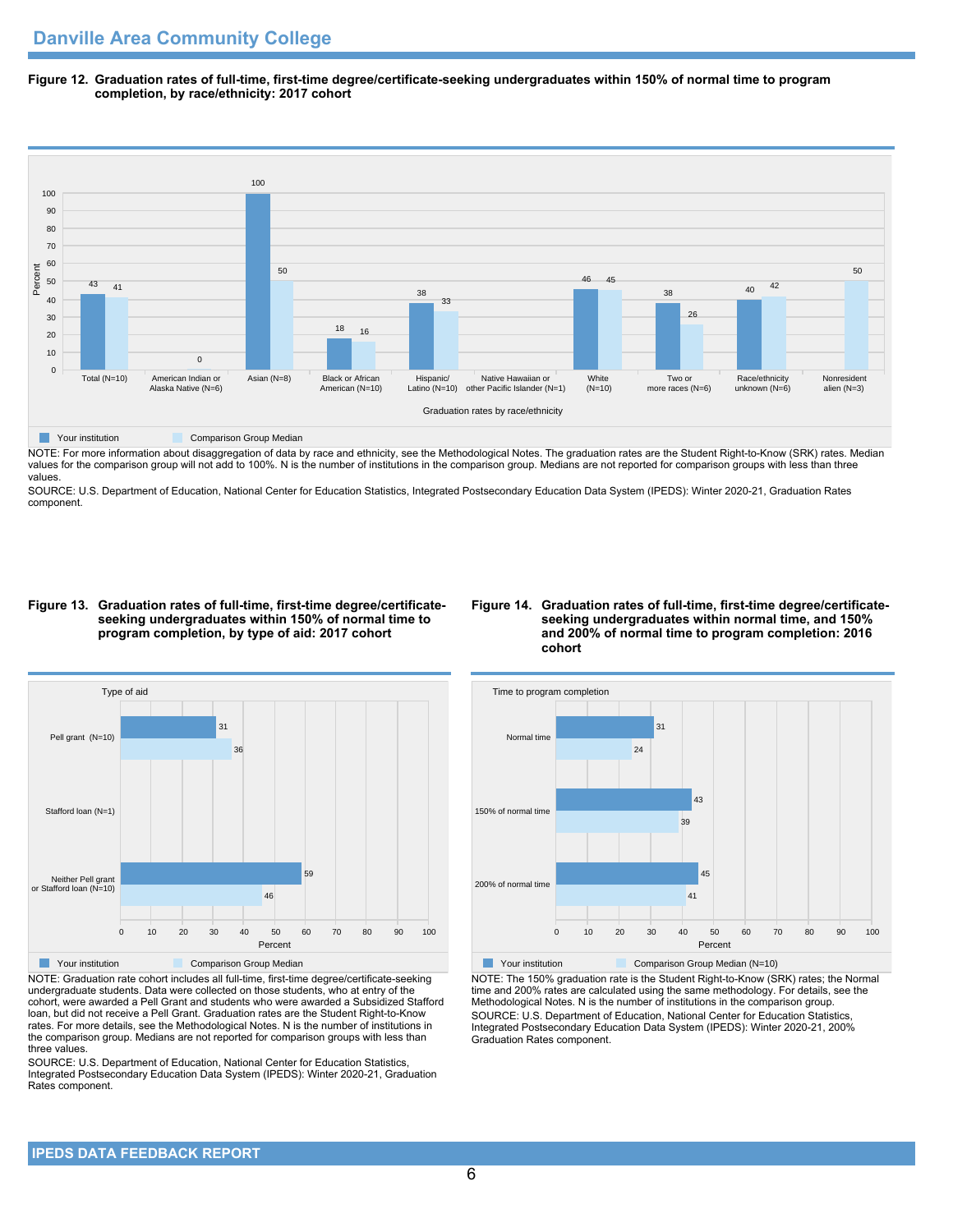### **Figure 15. Award and enrollment rates of first-time, full-time, degree/certificate-seeking undergraduates after 8 years of entry, by Pell status: 2012-13 cohort**



NOTE: Award measures are based on the highest award received after 8 years of entry and enrollment measures are based on students who did not receive an award after 8 years of entry. Student cohorts (i.e., First-time, full-time; First-time, part-time; Non-first-time, full-time; and Non-first-time, part-time) are degree/certificate-seeking undergraduate students who entered the institution between July 1, 2012-June 30, 2013. Pell recipients are students with demonstrated financial need. For more details, see the Methodological Notes. N is the number of institutions in the comparison group. Medians are not reported for comparison groups with less than three values.

SOURCE: U.S. Department of Education, National Center for Education Statistics, Integrated Postsecondary Education Data System (IPEDS): Winter 2020-21, Outcome Measures component.

### **Figure 16. Award and enrollment rates of first-time, part-time, degree/certificate-seeking undergraduates after 8 years of entry, by Pell status: 2012-13 cohort**



NOTE: Award measures are based on the highest award received after 8 years of entry and enrollment measures are based on students who did not receive an award after 8 years of entry. Student cohorts (i.e., First-time, full-time; First-time, part-time; Non-first-time, full-time; and Non-first-time, part-time) are degree/certificate-seeking undergraduate students who entered the institution between July 1, 2012-June 30, 2013. Pell recipients are students with demonstrated financial need. For more details, see the Methodological Notes. N is the number of institutions in the comparison group. Medians are not reported for comparison groups with less than three values. SOURCE: U.S. Department of Education, National Center for Education Statistics, Integrated Postsecondary Education Data System (IPEDS): Winter 2020-21, Outcome Measures component.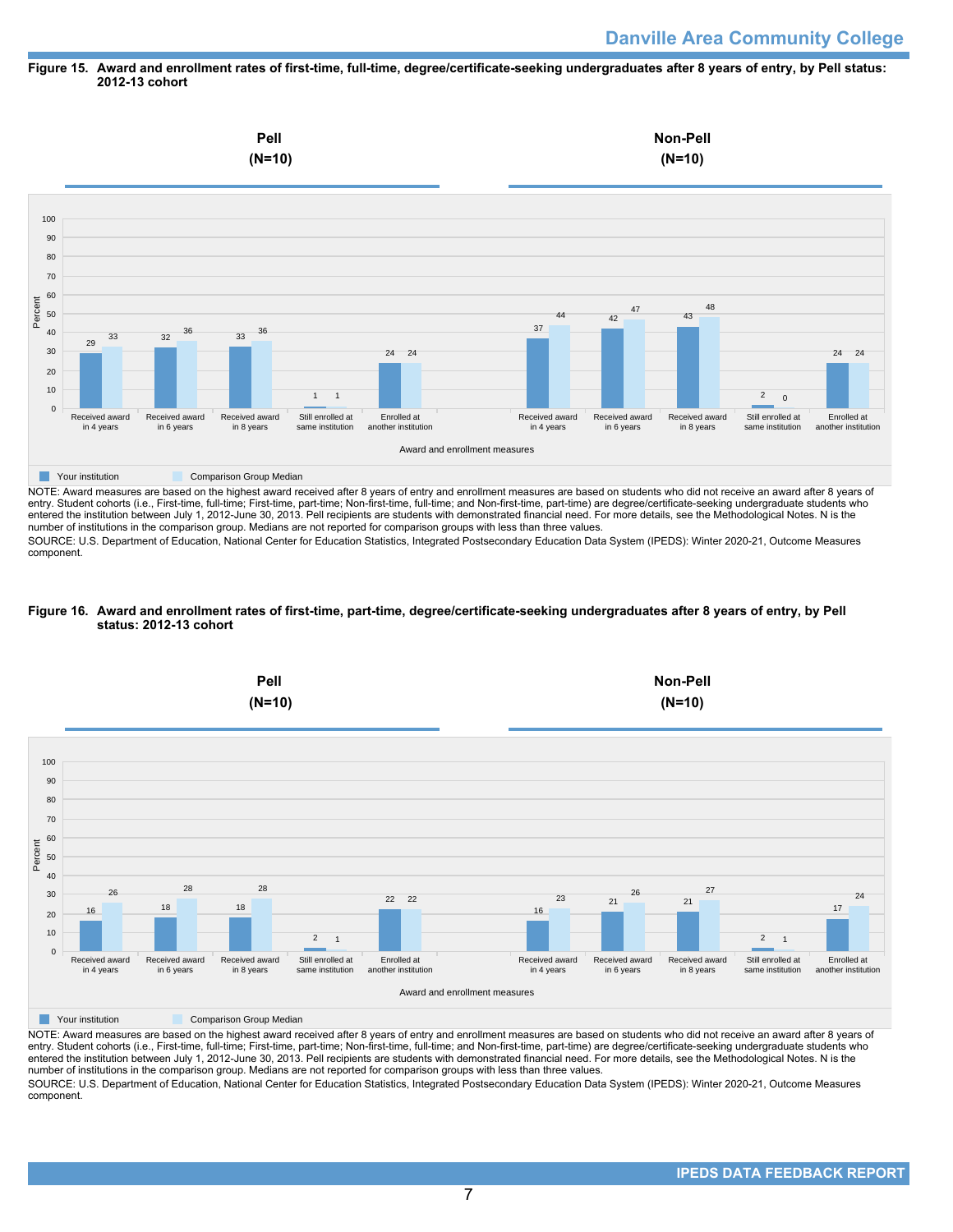# **Danville Area Community College**

### **Figure 17. Award and enrollment rates of non-first-time, full-time, degree/certificate-seeking undergraduates after 8 years of entry, by Pell status: 2012-13 cohort**



NOTE: Award measures are based on the highest award received after 8 years of entry and enrollment measures are based on students who did not receive an award after 8 years of entry. Student cohorts (i.e., First-time, full-time; First-time, part-time; Non-first-time, full-time; and Non-first-time, part-time) are degree/certificate-seeking undergraduate students who entered the institution between July 1, 2012-June 30, 2013. Pell recipients are students with demonstrated financial need. For more details, see the Methodological Notes. N is the number of institutions in the comparison group. Medians are not reported for comparison groups with less than three values.

SOURCE: U.S. Department of Education, National Center for Education Statistics, Integrated Postsecondary Education Data System (IPEDS): Winter 2020-21, Outcome Measures component.

### **Figure 18. Award and enrollment rates of non-first-time, part-time, degree/certificate-seeking undergraduates after 8 years of entry, by Pell status: 2012-13 cohort**



NOTE: Award measures are based on the highest award received after 8 years of entry and enrollment measures are based on students who did not receive an award after 8 years of entry. Student cohorts (i.e., First-time, full-time; First-time, part-time; Non-first-time, full-time; and Non-first-time, part-time) are degree/certificate-seeking undergraduate students who entered the institution between July 1, 2012-June 30, 2013. Pell recipients are students with demonstrated financial need. For more details, see the Methodological Notes. N is the number of institutions in the comparison group. Medians are not reported for comparison groups with less than three values. SOURCE: U.S. Department of Education, National Center for Education Statistics, Integrated Postsecondary Education Data System (IPEDS): Winter 2020-21, Outcome Measures component.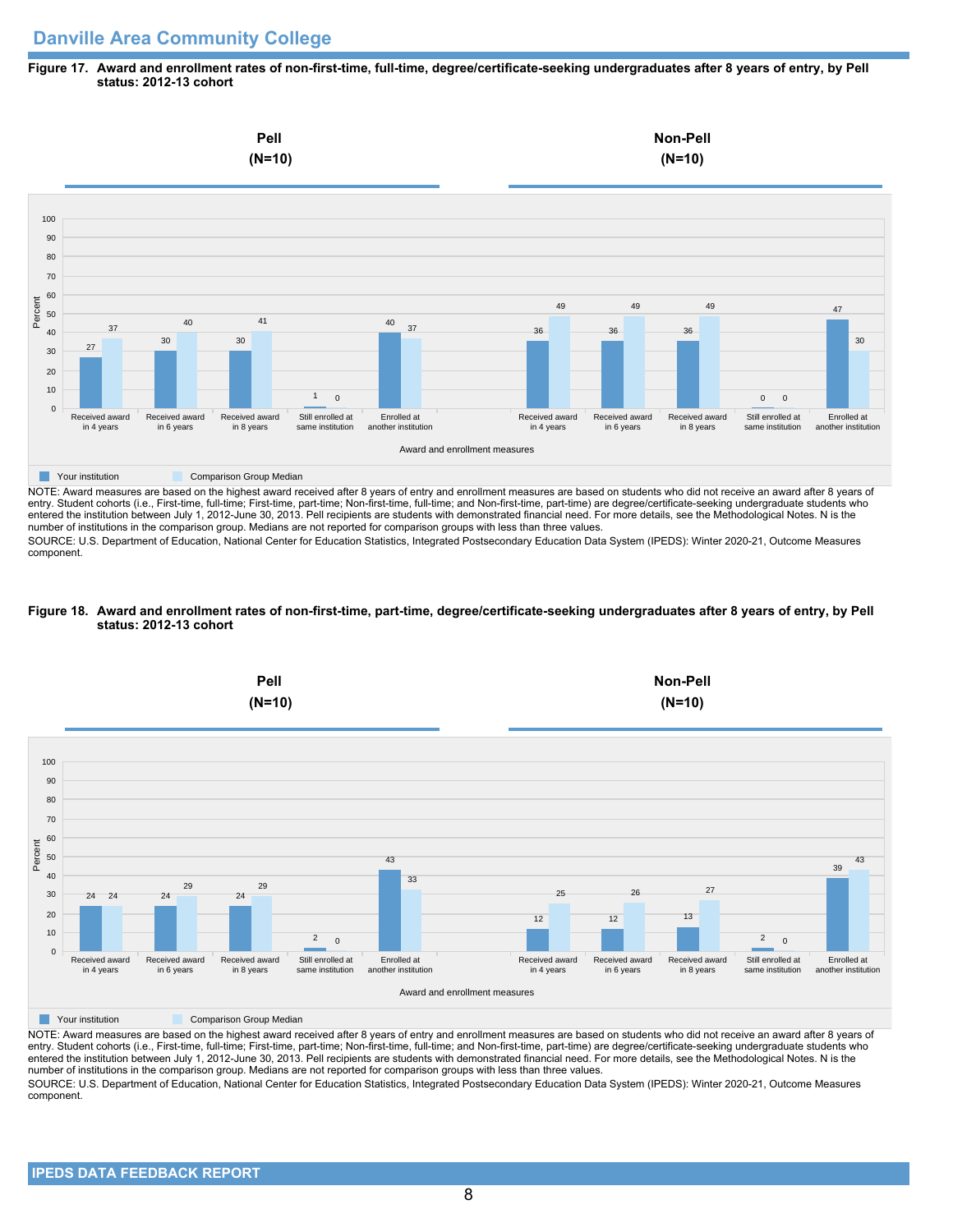**Danville Area Community College** 

**Figure 19. Percent distribution of core revenues, by source: Fiscal year 2020**

**Figure 20. Core expenses per FTE enrollment, by function: Fiscal year 2020**



NOTE: The comparison group median is based on those members of the comparison group that report finance data using the same accounting standards as the comparison institution. For more information, see the Methodological Notes. N is the number of institutions in the comparison group.

SOURCE: U.S. Department of Education, National Center for Education Statistics, Integrated Postsecondary Education Data System (IPEDS): Spring 2021, Finance component.



NOTE: Expenses per full-time equivalent (FTE) enrollment, particularly instruction, may be inflated because finance data includes all core expenses while FTE reflects credit activity only. For details on calculating FTE enrollment and a detailed definition of core expenses, see the Methodological Notes. N is the number of institutions in the comparison group. SOURCE: U.S. Department of Education, National Center for Education Statistics, Integrated Postsecondary Education Data System (IPEDS): Fall 2020, 12-month Enrollment component and Spring 2021, Finance component.

# **Figure 21. Full-time equivalent staff, by occupational category: Fall 2020**



NOTE: Graduate assistants are not included. For calculation details, see the Methodological Notes. N is the number of institutions in the comparison group.

SOURCE: U.S. Department of Education, National Center for Education Statistics, Integrated Postsecondary Education Data System (IPEDS): Spring 2021, Human Resources component.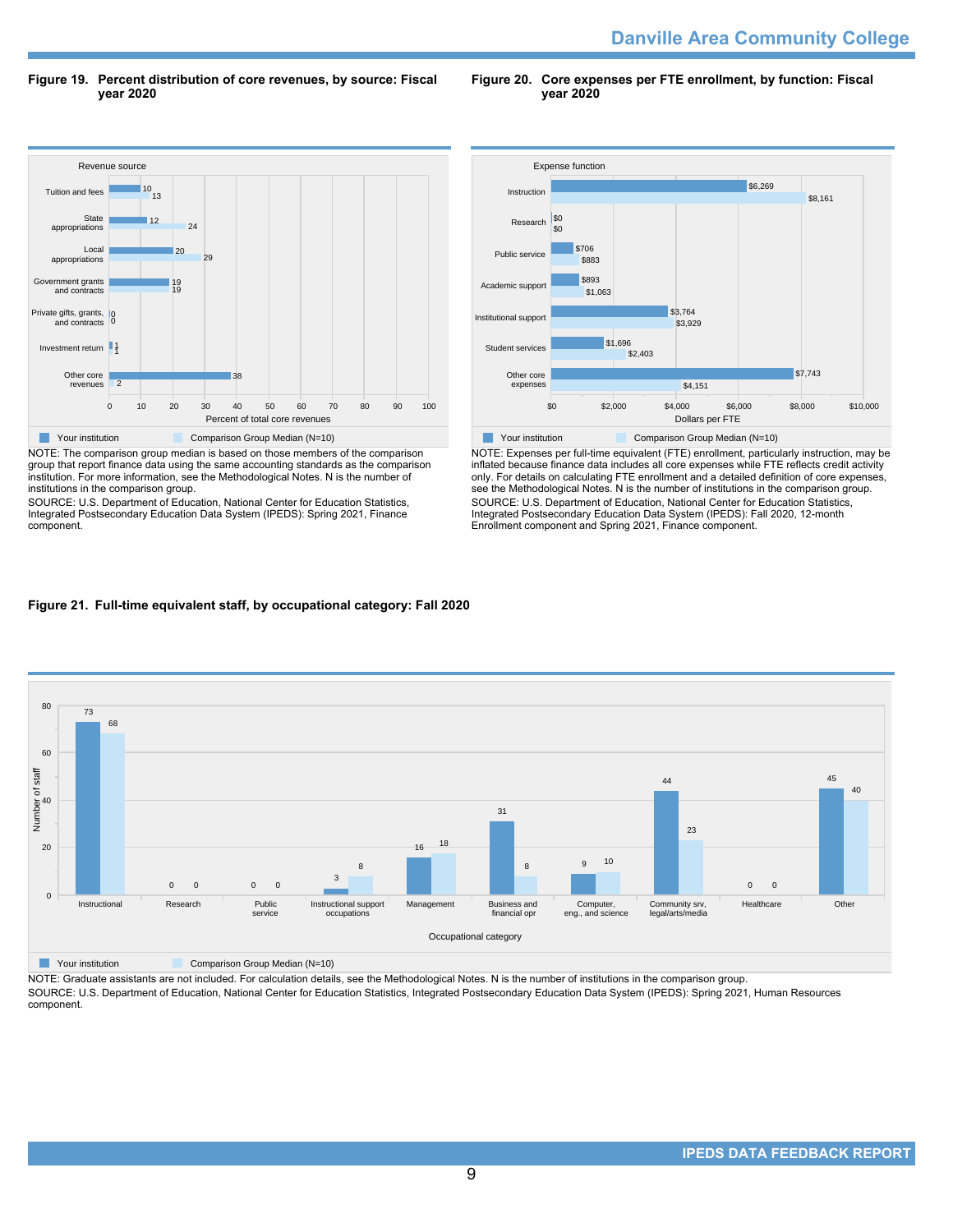**Figure 22. Average salaries of full-time instructional non-medical staff equated to 9-months worked, by academic rank: Academic year 2020-21**



NOTE: See Methodology Notes for more details on average salary. N is the number of institutions in the comparison group. Medians are not reported for comparison groups with less than three values.

SOURCE: U.S. Department of Education, National Center for Education Statistics, Integrated Postsecondary Education Data System (IPEDS): Spring 2021, Human Resources component.

### **Figure 24. Percent distribution of library expenses, by function: Fiscal Year 2020**



NOTE: N is the number of institutions in the comparison group.

SOURCE: U.S. Department of Education, National Center for Education Statistics, Integrated Postsecondary Education Data System (IPEDS): Spring 2021, Academic Libraries component.





NOTE: N is the number of institutions in the comparison group. SOURCE: U.S. Department of Education, National Center for Education Statistics, Integrated Postsecondary Education Data System (IPEDS): Spring 2021, Academic Libraries component.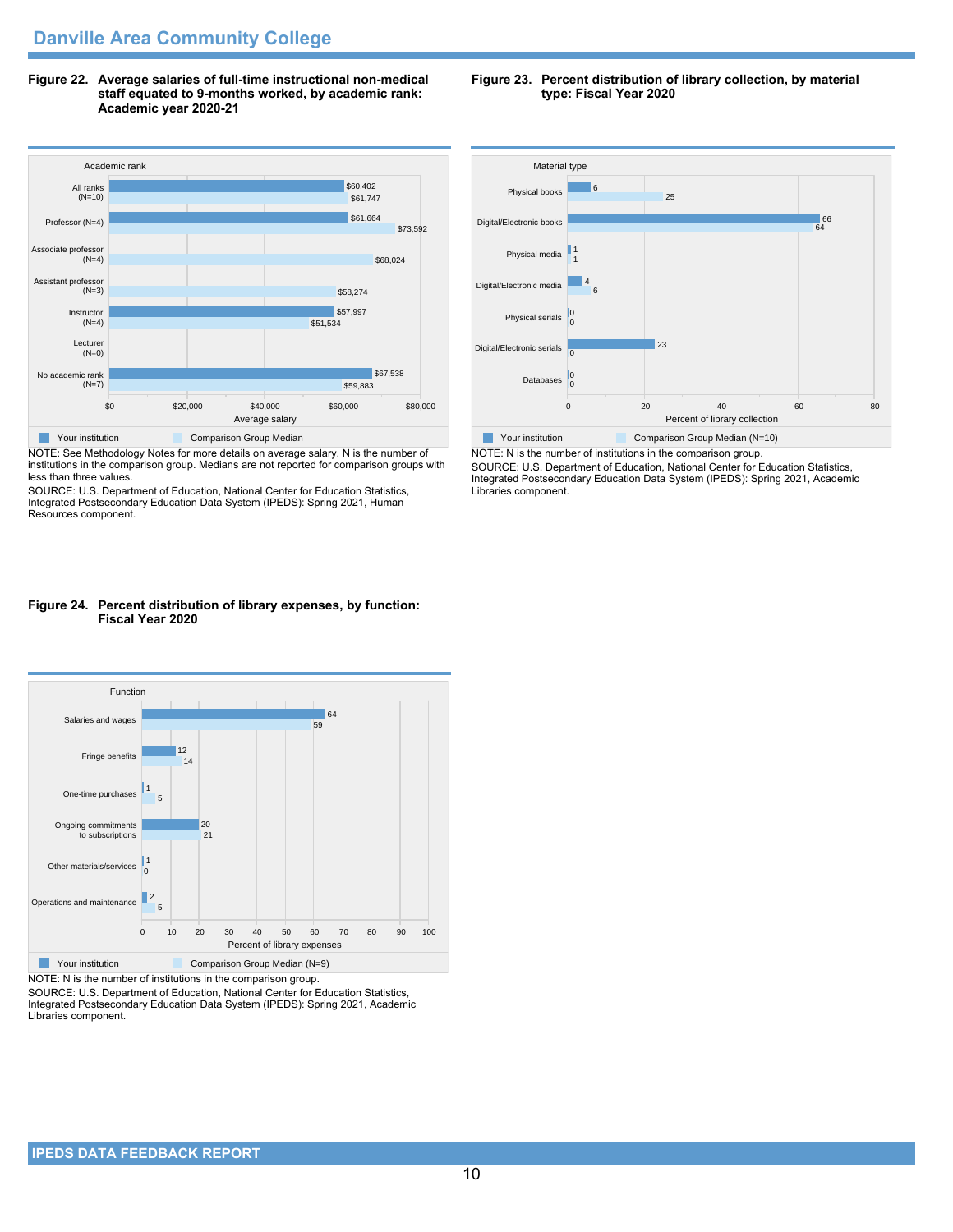# **METHODOLOGICAL NOTES**

# **Overview**

This report is based on data supplied by institutions to IPEDS during 2020-21 data collection year. Response rates exceeded 99% for most surveys. IPEDS data release memos at <https://nces.ed.gov/ipeds/use-the-data/survey-components> provide an overview of the number of institutions responding to the survey components. Furthermore, data used in this report are provisional level and may be revised for a limited time through the IPEDS Prior Year Revision system.

# **Use of Median Values for Comparison Group**

This report compares your institution's data to the median value for the comparison group for each indicator shown in the figure. If more than one indicator is present in a figure, the median values are determined separately for each indicator. Medians are not displayed for comparison groups with fewer than three values. Where percentage distributions are presented, median values may not add to 100%. To access all the data used to create the figures included in this report, go to 'Use the Data' portal on the IPEDS website at this provided link (<https://nces.ed.gov/ipeds>).

# **Missing Indicators**

If a indicator is not reported for your institution, the omission indicates that the indicator is not relevant to your institution and the data were not collected. Not all notes may be applicable to your report.

### **Use of Imputed Data**

All IPEDS data are subject to imputation for total (institutional) and partial (item) nonresponse. If necessary, imputed values were used to prepare your report.

# **Data Confidentiality**

IPEDS data are not collected under a pledge of confidentiality.

# **Disaggregation of Data by Race/Ethnicity**

When applicable, some indicators are disaggregated by race/ethnicity. Data disaggregated by race/ethnicity have been reported using the 1997 Office of Management and Budget categories. Detailed information about the race/ethnicity categories can be found at <https://nces.ed.gov/ipeds/Section/Resources>.

# **Cohort Determination for Reporting Student Financial Aid, Graduation Rates, and Outcome Measures**

Student cohorts for reporting Student Financial Aid and Graduation Rates data are based on the reporting type of the institution. For institutions that report based on an academic year (those operating on standard academic terms), student counts and cohorts are based on fall term data. Student counts and cohorts for program reporters (those that do not operate on standard academic terms) are based on unduplicated counts of students enrolled during a full 12-month period.

Student cohorts for reporting Outcome Measures are based on a full-year cohort from July 1-June 30 for all degree-granting institutions.

# **DESCRIPTION OF INDICATORS USED IN THE FIGURES**

### **Admissions (only for non-open-admissions schools)**

### *Admissions and Test Score Data*

Admissions and test score data are presented only for institutions that do not have an open admission policy, and apply to first-time, degree/certificate-seeking undergraduate students only. Applicants include only those students who fulfilled all requirements for consideration for admission and who were notified of one of the following actions: admission, non-admission, placement on a wait list, or application withdrawn (by applicant or institution). Admitted applicants (admissions) include wait-listed students who were subsequently offered admission. Early decision, early action, and students who began studies during the summer prior to the fall reporting period are included. For customized Data Feedback Reports, test scores are presented only if scores are required for admission.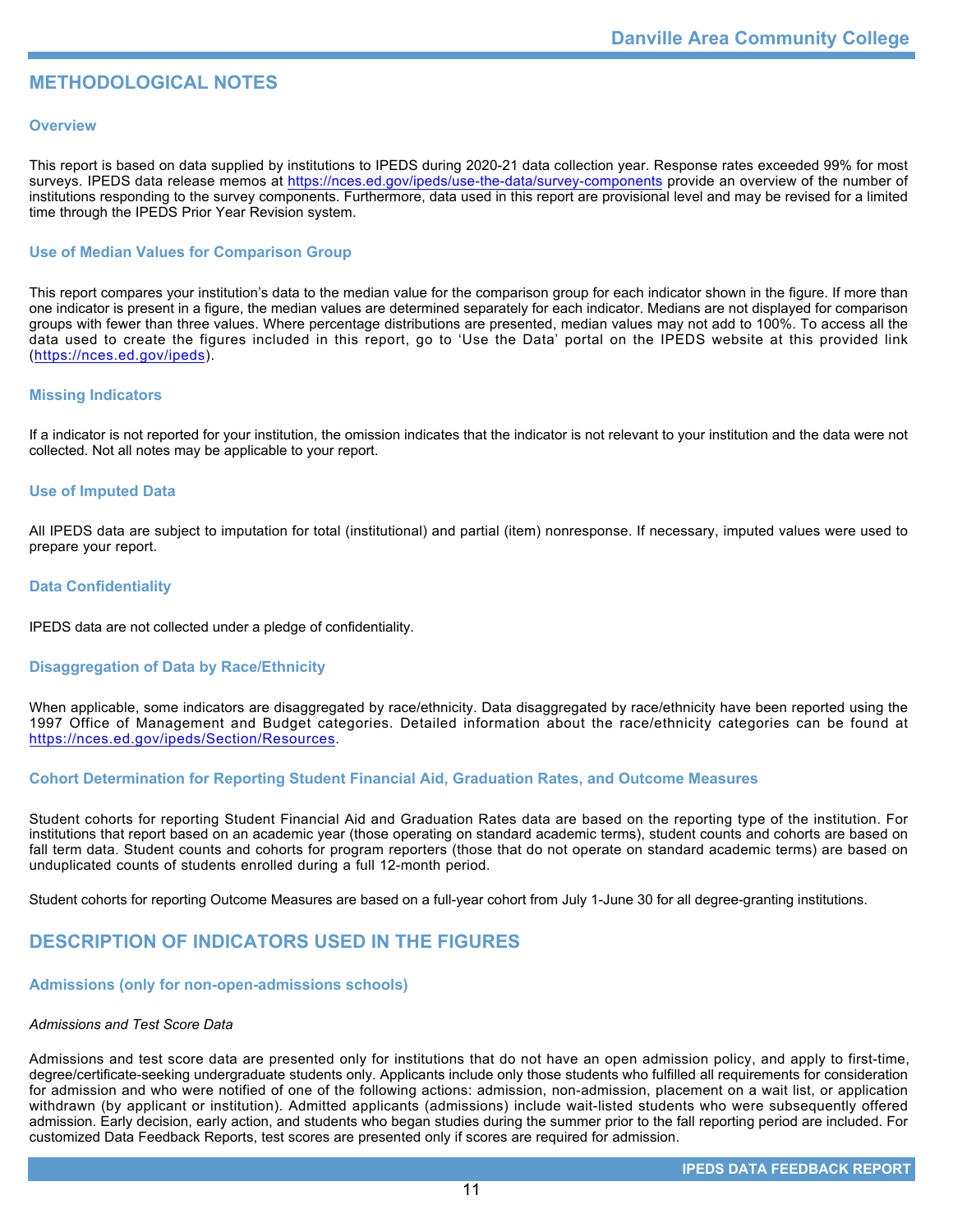# **Student Enrollment**

### *Enrollment Counts*

12-month Enrollment captures a cumulative unduplicated headcount of enrollment over the full 12-month period beginning July 1 and ending June 30. In contrast, Fall Enrollment captures number of students enrolled on a particular date in the fall. Fall enrollment is often referred to as a "snapshot" of an institution's enrollment at a specific time.

# *FTE Enrollment*

The full-time equivalent (FTE) enrollment used in this report is the sum of the institution's FTE undergraduate enrollment and FTE graduate enrollment (as calculated from or reported on the 12-month Enrollment component). Undergraduate and graduate FTE are estimated using 12-month instructional activity (credit and/or contact hours). See "Calculation of FTE Students (using instructional activity)" in the IPEDS Glossary at <https://surveys.nces.ed.gov/ipeds/VisGlossaryAll.aspx>.

# **Completions**

### *Completions and Completers*

Completions collects data on undergraduate and graduate completions and completers in a 12-month period. Completions are the counts of postsecondary awards granted where each award reported once but multiple awards may be reported for one recipient. Completers are the counts of students granted postsecondary awards. The count of completers is collected in two ways. The first way counts all completers, while the second way counts completers by award level (e.g., number of associate's completers, number of bachelor's completers).

# **Student Financial Aid**

### *Financial Aid Recipients and Amounts*

Student Financial Aid collects the counts of undergraduate students awarded different types of financial aid and the total amounts of aid awarded. The average dollar amount of aid awarded is then calculated. In addition, Student Financial Aid collects counts of full-time, first-time undergraduate student awarded aid and amounts of aid, and counts and disbursed amounts for undergraduate and graduate students receiving military education benefits.

### **Charges and Average Net Price**

### *Average Institutional Net Price*

IPEDS collects data to calculate average net price at each institution for two groups of undergraduate students: those awarded grant and scholarship aid and those awarded Title IV federal aid.

Average net price is calculated for full-time, first-time degree/certificate-seeking undergraduates who were awarded grant or scholarship aid from the federal government, state/local government, or the institution anytime during the academic year. For public institutions, this includes only students who paid the in-state or in-district tuition rate. Other sources of grant aid are excluded. Average net price is generated by subtracting the average amount of federal, state/local government, and institutional grant and scholarship aid from the total cost of attendance. Total cost of attendance is the sum of published tuition and required fees (lower of in-district or in-state for public institutions), books and supplies, and the weighted average of room and board, and other expenses.

For the purpose of the IPEDS reporting, aid awarded refers to financial aid that was awarded to, and accepted by, a student. This amount may differ from the aid amount that is disbursed to a student.

### **Retention, Graduation Rates, and Outcome Measures**

### *Retention Rates*

Retention rates are measures of the rate at which students persist in their educational program at an institution, expressed as a percentage. For four-year institutions, this is the percentage of first-time bachelors (or equivalent) degree-seeking undergraduates from the previous fall who are again enrolled in the current fall. For all other institutions this is the percentage of first-time degree/certificate-seeking students from the previous fall who either re-enrolled or successfully completed their program by the current fall. The full-time retention rate is calculated using the percentage of full-time, first-time degree/certificate-seeking undergraduates, while the part-time rate is calculated using the percentage of part-time, first-time degree/certificate-seeking undergraduates.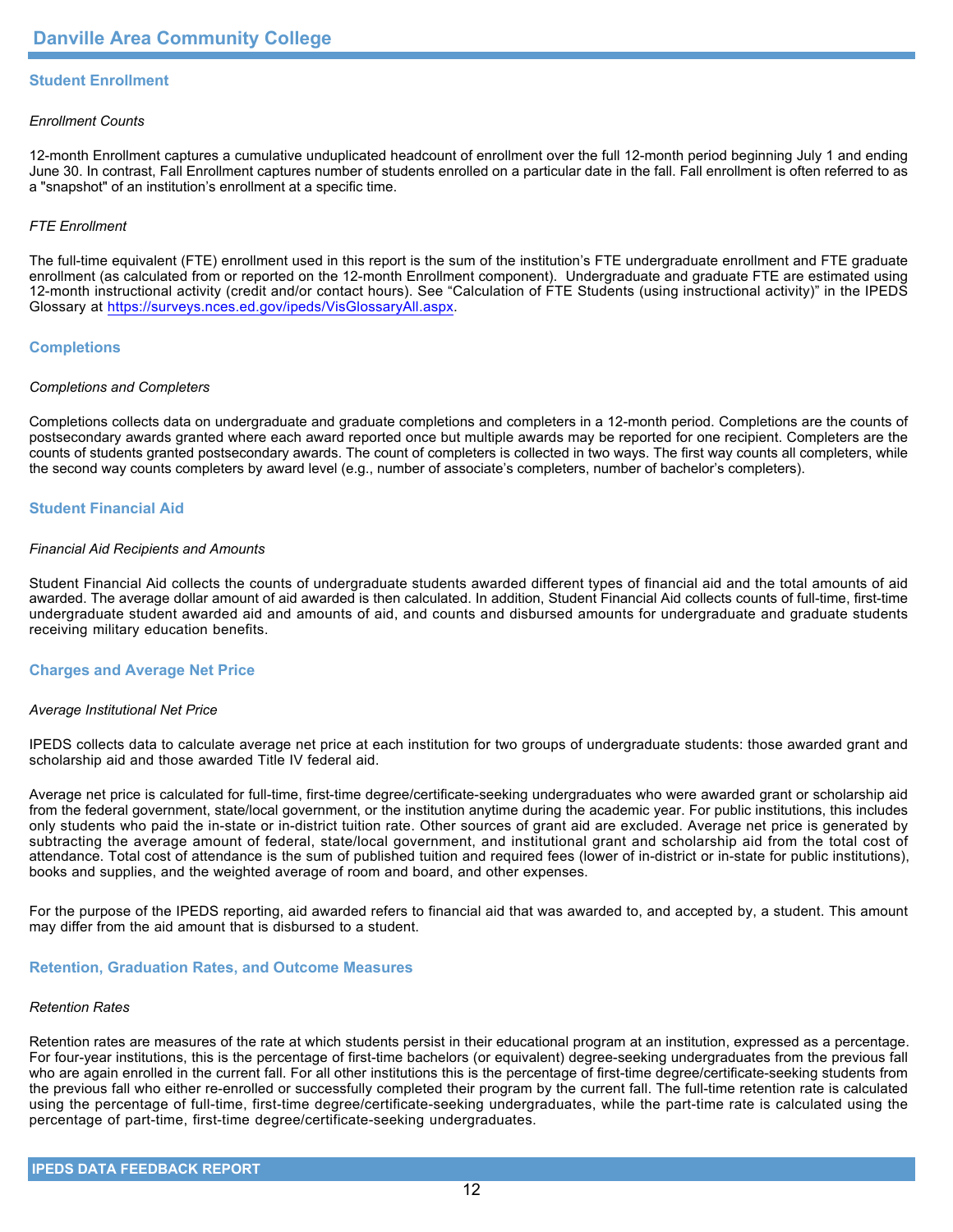# *Graduation Rates and Transfer-out Rate*

Graduation rates are those developed to satisfy the requirements of the Student Right-to-Know Act and Higher Education Act, as amended, and are defined as the total number of individuals from a given cohort of full-time, first-time degree/certificate-seeking undergraduates who completed a degree or certificate within a given percent of normal time to complete all requirements of the degree or certificate program; divided by the total number of students in the cohort of full-time, first-time degree/certificate-seeking undergraduates minus any allowable exclusions. Institutions are permitted to exclude from the cohort students who died or were totally and permanently disabled; those who left school to serve in the armed forces or were called up to active duty; those who left to serve with a foreign aid service of the federal government, such as the Peace Corps; and those who left to serve on an official church mission.

A further extension of the traditional Graduation Rates (GR) component which carries forward 100% and 150% graduation rates data previously reported in the GR component is the Graduation Rates 200% (GR200) component, which requests information on any additional completers and exclusions from the cohort between 151% and 200% normal time for students to complete all requirements of their program of study.

Transfer-out rate is the total number of students from the cohort who are known to have transferred out of the reporting institution (without earning a degree/award) and subsequently re-enrolled at another institution within the same time period; divided by the same adjusted cohort (initial cohort minus allowable exclusions) as described above. Only institutions with a mission that includes providing substantial preparation for students to enroll in another eligible institution are required to report transfers out.

### *Outcome Measures Data*

Alternative measures of student success are reported by degree-granting institutions to describe the outcomes of four degree/certificateseeking undergraduate student groups: First-time, full-time (FTFT); First-time, part-time (FTPT); Non-first-time, full-time entering (NFTFT); and Non-first-time, part-time entering (NFTPT). Additionally, each of the four cohorts collects data on two subcohorts: Pell grant recipients and non -Pell grant recipients. These measures provide the 4-year, 6-year, and 8-year award rates (or completions rates) after entering an institution. NCES calculates award rates by dividing a cohort's or subcohort's adjusted cohort into the number of total awards at 4-year, 6-year, and 8year status points.

The initial cohort can be revised and take allowable exclusions resulting in an adjusted cohort. Institutions are permitted to exclude from the initial cohort students who died or were totally and permanently disabled; those who left school to serve in the armed forces or were called up to active duty; those who left to serve with a foreign aid service of the federal government, such as the Peace Corps; and those who left to serve on an official church mission.

The highest award and the type of award (i.e., certificate, Associate's, or Bachelor's) are reported at each status point. For students who did not earn an undergraduate award after 8-years of entry, the enrollment statuses are reported as either still enrolled at the institution, or subsequently transferred out of the institution. Unlike the Graduation Rates data, all institutions must report on a full-year cohort (students entering July 1 of one year to June 30 to the next) and on their transfer out students, regardless if the institution has a mission that provides substantial transfer preparation.

### **Finance**

### *Core Revenues*

Core revenues for public institutions reporting under GASB standards include tuition and fees; government (federal, state, and local) appropriations and operating and nonoperating grants/contracts; private gifts, grants, and contracts (private operating grants/contracts plus gifts and contributions from affiliated entities); sales and services of educational activities; investment income; other operating and nonoperating sources; and other revenues and additions (capital appropriations and grants and additions to permanent endowments). "Other core revenues" include federal appropriations, sales and services of educational activities, other operating and nonoperating sources, and other revenues and additions.

Core revenues for private, not-for-profit institutions (and a small number of public institutions) reporting under FASB standards include tuition and fees; government (federal, state, and local) appropriations and grants/contracts; private gifts, grants and contracts (including contributions from affiliated entities); investment return; sales and services of educational activities; and other sources (a generated category of total revenues minus the sum of core and noncore categories on the Finance component). "Other core revenues" include government (federal, state, and local) appropriations, sales and services of educational activities, and other sources.

Core revenues for private, for-profit institutions reporting under FASB standards include tuition and fees; government (federal, state, and local) appropriations and grants/contracts; private grants/ contracts; investment income; sales and services of educational activities; and other sources (a generated category of total revenues minus the sum of core and noncore categories on the Finance component). "Other core revenues" include government (federal, state, and local) appropriations and other sources.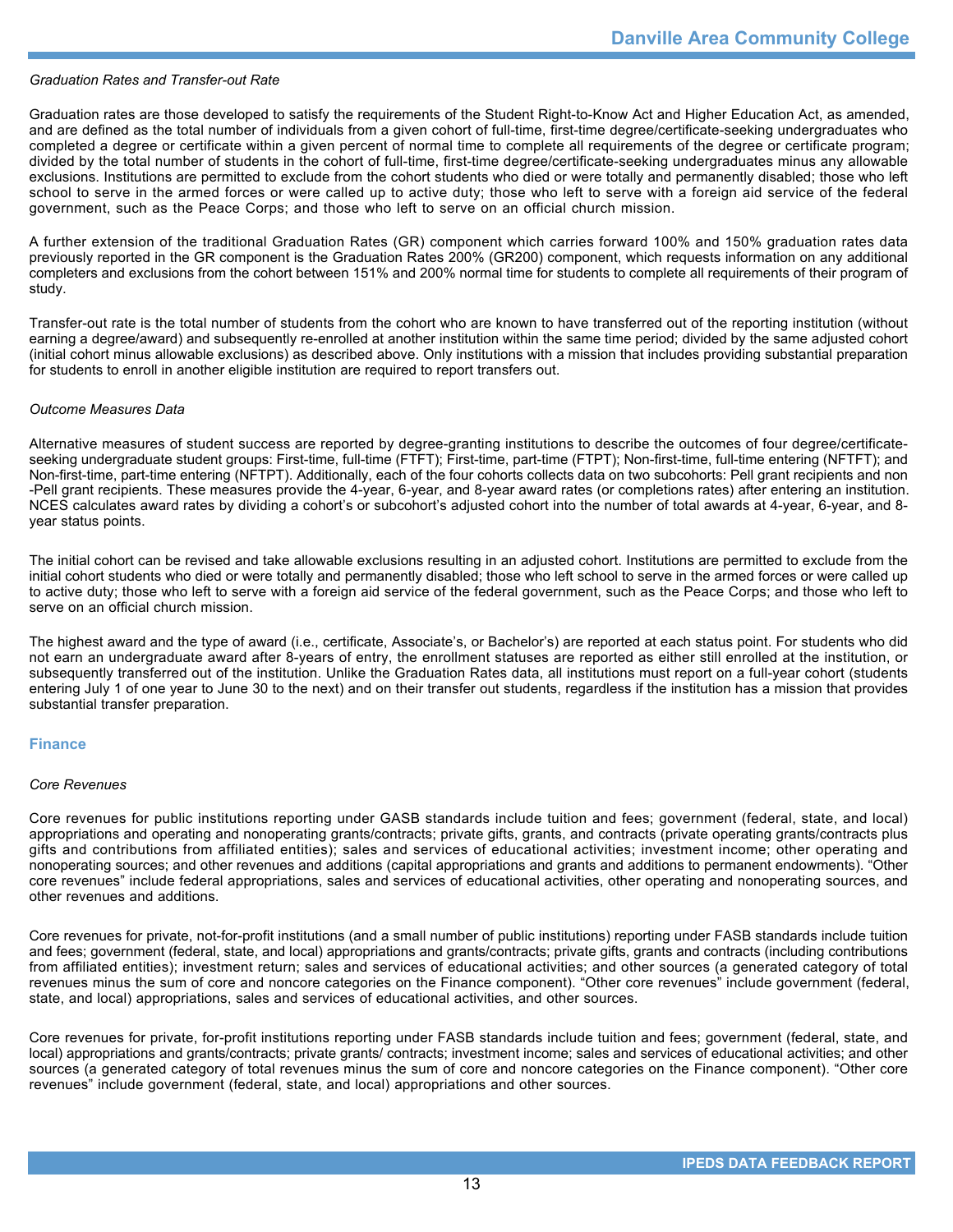At degree-granting institutions, core revenues exclude revenues from auxiliary enterprises (e.g., bookstores and dormitories), hospitals, and independent operations. Non-degree-granting institutions do no report revenue from auxiliary enterprises in a separate category, and thus may include these amounts in the core revenues from other sources.

### *Core Expenses*

Core expenses include expenses for instruction, research, public service, academic support, student services, institutional support, scholarships and fellowships (GASB) or net grant aid to students (FASB) and other expenses. Core expenses exclude expenses for auxiliary enterprises, hospitals, and independent operations. "Other core expenses" is the sum of grant aid/scholarships and fellowships and other expenses.

### *Endowment Assets*

Endowment assets, for public institutions under GASB standards, and private, not-for-profit institutions under FASB standards, include gross investments of endowment funds, term endowment funds, and funds functioning as endowment for the institution and any of its foundations and other affiliated organizations. Private, for-profit institutions under FASB do not hold or report endowment assets.

### *Salaries and Wages*

Salaries and wages for public institutions under GASB standards and private (not-for-profit and for-profit) institutions under FASB standards, include amounts paid as compensation for services to all employees regardless of the duration of service, and amounts made to or on behalf of an individual over and above that received in the form of a salary or wage.

# **Staff**

# *FTE Staff*

The full-time-equivalent (FTE) by occupational category is calculated by summing the total number of full-time staff and adding one-third of the total number of part-time staff. Occupational categories include instructional staff, research staff, public service staff, instructional support staff, management staff, and other occupations. Instructional staff are primarily engaged in teaching and do a combination of teaching, research, and/or public service. Research staff are staff whose primary function is research while public service staff are staff whose primary function is public service. Instructional support occupations include archivists, curators, and museum technicians; librarians and media collections specialists; librarian technicians; student and academic affairs and other education services occupations. Other staff include staff in service occupations; sales and related occupations; office and administrative support occupations; natural resources, construction, and maintenance occupations; production, transportation and material moving occupations; and military specific occupations. Graduate assistants are not included.

### *Equated Instructional Non-Medical Staff Salaries*

Institutions reported the number of full-time nonmedical instructional staff and their salary outlays by academic rank, gender, and the number of months worked (9-, 10-, 11-, and 12-months). Salary outlays for staff who worked 10-, 11-, and 12-months were equated to 9-months of work by multiplying the outlays reported for 10-months by 0.90, the outlays reported for 11 months by 0.818, and the outlays reported for 12 months by 0.75. The equated 10-, 11-, and 12-outlays were then added to the outlays for instructional staff that worked 9-months to generate a total 9-month equated salary outlay. The total 9-month equated outlay was then divided by total number of instructional non-medical staff to determine an equated 9-month average salary. This calculation was done for each academic rank. Salary outlays were not reported for staff that work less than 9-months and were excluded.

### *Student-to-Faculty Ratio*

Institutions can provide their institution's student-to-faculty ratio (i.e., student-to-instructional staff) for undergraduate programs or follow the NCES guidance in calculating their student-to-faculty ratio, which is as follows: the number of FTE students (using Fall Enrollment survey data) divided by total FTE instructional staff (using the total Primarily instruction + Instruction/research/public service staff reported in Human Resources component and adding any not primarily instructional staff that are teaching a credit course). For this calculation, FTE for students is equal to the number of the full-time students plus one-third the number of part-time students; FTE for instructional staff is similarly calculated. Students in "stand-alone" graduate or professional programs (such as, medicine, law, veterinary, dentistry, social work, or public health) and instructional staff teaching in these programs are excluded from the FTE calculations.